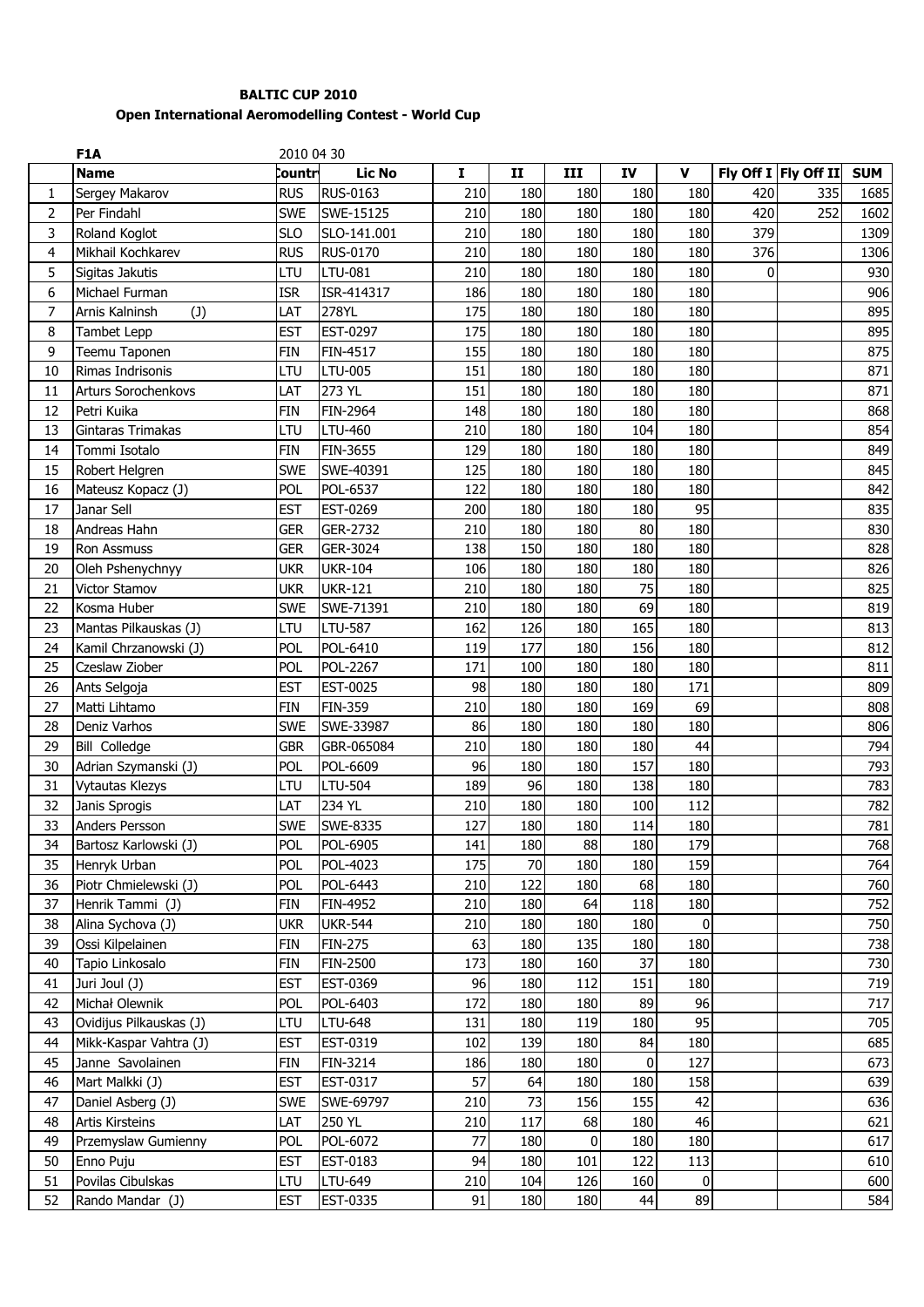| 53 | Anton Zaseka             | <b>EST</b> | <b>EST-0325</b> | 52           | 114        | 180  | 174I | 52  |  | 572 |
|----|--------------------------|------------|-----------------|--------------|------------|------|------|-----|--|-----|
| 54 | Bartlomiej Modrzejewski  | <b>POL</b> | POL-5458        |              | 180        | 107  | 107  | 168 |  | 562 |
| 55 | <b>Viesturs Berzinsh</b> | LAT        | 229 YL          | 141          | <b>180</b> | 1761 | 39   |     |  | 536 |
| 56 | Håkon Johansen           | <b>NOR</b> | NOR-92340       | 166          | 180        | 180  | ΩI   |     |  | 526 |
| 57 | Pavel Tananka            | <b>BLR</b> | <b>BLR-157</b>  | 130I         | 54         | 180  | 160I |     |  | 524 |
| 58 | Romas Brazenas           | LTU        | LTU-144         | 159 <b> </b> | 130        | 180  | 01   |     |  | 469 |
| 59 | Martin Liiva (J)         | <b>EST</b> | <b>EST-0439</b> | 139 I        | 48         | 66   | 36   | 180 |  | 469 |
| 60 | Kalmer Aidama (J)        | <b>EST</b> | <b>EST-0440</b> | 78I          | 77         | 97   | 29   | 180 |  | 461 |
| 61 | Karlis Rozenbergs (J)    | LAT        | 277YL           | 89           | 86         | 106  | 82   |     |  | 363 |
| 62 | Oskar Findahl (J)        | <b>SWE</b> | SWE-58263       | 125          | <b>50</b>  | 180  | ΩI   |     |  | 355 |
| 63 | Anrijs Plume (J)         | LAT        | 254 YL          | 159 <b>1</b> | 104        | 65   | 01   |     |  | 328 |
| 64 | Ardo Parna               | <b>EST</b> | <b>EST-0048</b> | <b>62</b>    |            |      | 01   |     |  | 62  |

|                | F <sub>1</sub> B        | 2010 04 30 |                 |           |              |                |                |                |     |                      |            |
|----------------|-------------------------|------------|-----------------|-----------|--------------|----------------|----------------|----------------|-----|----------------------|------------|
|                | <b>Name</b>             | Countr     | <b>Lic No</b>   | I         | $\mathbf{I}$ | III            | IV             | $\mathbf{V}$   |     | Fly Off I Fly Off II | <b>SUM</b> |
| 1              | Thorvald Christensen    | <b>SWE</b> | SWE-61700       | 240       | 180          | 180            | 180            | 180            | 371 |                      | 1331       |
| $\overline{2}$ | Michael Seifert         | <b>GER</b> | GER-1863        | 240       | 180          | 180            | 180            | 180            | 275 |                      | 1235       |
| 3              | Stepan Stefanchuk       | <b>UKR</b> | <b>UKR-102</b>  | 240       | 180          | 180            | 180            | 180            | 249 |                      | 1209       |
| 4              | Mike Woolner            | <b>GBR</b> | GBR 57957       | 240       | 180          | 180            | 180            | 180            | 226 |                      | 1186       |
| 5              | Laurynas Gircys         | LTU        | LTU-327         | 240       | 180          | 180            | 180            | 180            | 195 |                      | 1155       |
| 6              | Andrzej Poczobut        | POL        | POL-2013        | 232       | 180          | 180            | 180            | 180            |     |                      | 952        |
| $\overline{7}$ | Radovan Kolar           | <b>CZE</b> | <b>CZE 1216</b> | 240       | 168          | 180            | 180            | 180            |     |                      | 948        |
| 8              | Bartlomiej Skibicki (J) | POL        | POL-6300        | 240       | 162          | 180            | 180            | 180            |     |                      | 942        |
| 9              | Stanislav Skibicki      | POL        | POL-3076        | 240       | 144          | 180            | 180            | 180            |     |                      | 924        |
| 10             | Tonu Luman              | <b>EST</b> | EST-0291        | 240       | 158          | 180            | 164            | 180            |     |                      | 922        |
| 11             | George Batiuk           | <b>USA</b> | USA10862        | 201       | 180          | 180            | 180            | 180            |     |                      | 921        |
| 12             | Oskar Findahl (J)       | <b>SWE</b> | SWE-58263       | 235       | 144          | 180            | 177            | 180            |     |                      | 916        |
| 13             | Maksim Solodov          | <b>RUS</b> | RUS-0033        | 240       | 136          | 180            | 180            | 180            |     |                      | 916        |
| 14             | <b>Ondrey Parpel</b>    | <b>CZE</b> | <b>CZE 1111</b> | 240       | 132          | 180            | 180            | 180            |     |                      | 912        |
| 15             | Vladislav Urban         | <b>CZE</b> | <b>CZE 1150</b> | 240       | 129          | 180            | 180            | 180            |     |                      | 909        |
| 16             | Tapio Linkosalo         | <b>FIN</b> | FIN-2500        | 178       | 180          | 180            | 180            | 180            |     |                      | 898        |
| 17             | Rolandas Mackus         | LTU        | LTU-232         | 222       | 180          | 180            | 180            | 129            |     |                      | 891        |
| 18             | Ismet Yurtseven         | <b>TUR</b> | <b>TUR007</b>   | 240       | 160          | 180            | 127            | 180            |     |                      | 887        |
| 19             | Adam Krawiec            | POL        | POL-4526        | 189       | 180          | 180            | 180            | 137            |     |                      | 866        |
| 20             | Virginijus Ivancikas    | LTU        | LTU-325         | 167       | 180          | 180            | 145            | 180            |     |                      | 852        |
| 21             | Vegar Nereng            | <b>NOR</b> | <b>NOR-5769</b> | 188       | 165          | 139            | 180            | 180            |     |                      | 852        |
| 22             | Juhani Isotalo          | <b>FIN</b> | FIN-3639        | 223       | 140          | 180            | 123            | 180            |     |                      | 846        |
| 23             | <b>Riku Posa</b>        | <b>FIN</b> | FIN-1817        | 164       | 180          | 180            | 180            | 138            |     |                      | 842        |
| 24             | (1)<br>Natalia Bilevicz | POL        | POL-6645        | 121       | 179          | 180            | 180            | 172            |     |                      | 832        |
| 25             | Serge Tedeshi           | <b>FRA</b> | <b>FRA-0668</b> | 158       | 180          | 137            | 162            | 180            |     |                      | 817        |
| 26             | Klaus W. Salzer         | <b>AUT</b> | AUT 3200190031  | 174       | 144          | 180            | 136            | 180            |     |                      | 814        |
| 27             | Dag Larsen              | <b>NOR</b> | <b>NOR-564</b>  | 240       | 180          | 180            | 78             | 122            |     |                      | 800        |
| 28             | Martynas Paskauskas (J) | LTU        | LTU-658         | 133       | 180          | 159            | 138            | 180            |     |                      | 790        |
| 29             | Leopold Kolar           | <b>CZE</b> | <b>CZE 1217</b> | 161       | 180          | 180            | 180            | $\mathbf{0}$   |     |                      | 701        |
| 30             | Andzej Lukaszewicz      | pol        | POL-6789        | 44        | 180          | 178            | 180            | 110            |     |                      | 692        |
| 31             | Jurijs Ancans (J)       | LAT        | 293 YL          | 128       | 180          | 3              | 180            | 161            |     |                      | 652        |
| 32             | Maciej Warakomski (J)   | POL        | POL-6610        | 149       | 180          | 180            | 100            | $\mathbf 0$    |     |                      | 609        |
| 33             | Michal Wiewiorko (J)    | POL        | POL-6483        | 125       | 47           | 88             | 107            | 180            |     |                      | 547        |
| 34             | Tadas Mikalauskas (J)   | LTU        | <b>LTU-538</b>  | 68        | 92           | 132            | 180            | 57             |     |                      | 529        |
| 35             | Indrek Harjo            | <b>EST</b> | <b>EST-0050</b> | 124       | 142          | 180            | $\overline{0}$ | $\pmb{0}$      |     |                      | 446        |
| 36             | <b>Viktors Rosonoks</b> | LAT        | 006 YL          | 215       | $\pmb{0}$    | 0              | $\overline{0}$ | $\pmb{0}$      |     |                      | 215        |
| 37             | Aleksander Shelepov     | <b>RUS</b> | <b>RUS-095</b>  | $\pmb{0}$ | 3            | $\overline{9}$ | $\overline{0}$ | $\overline{0}$ |     |                      | 12         |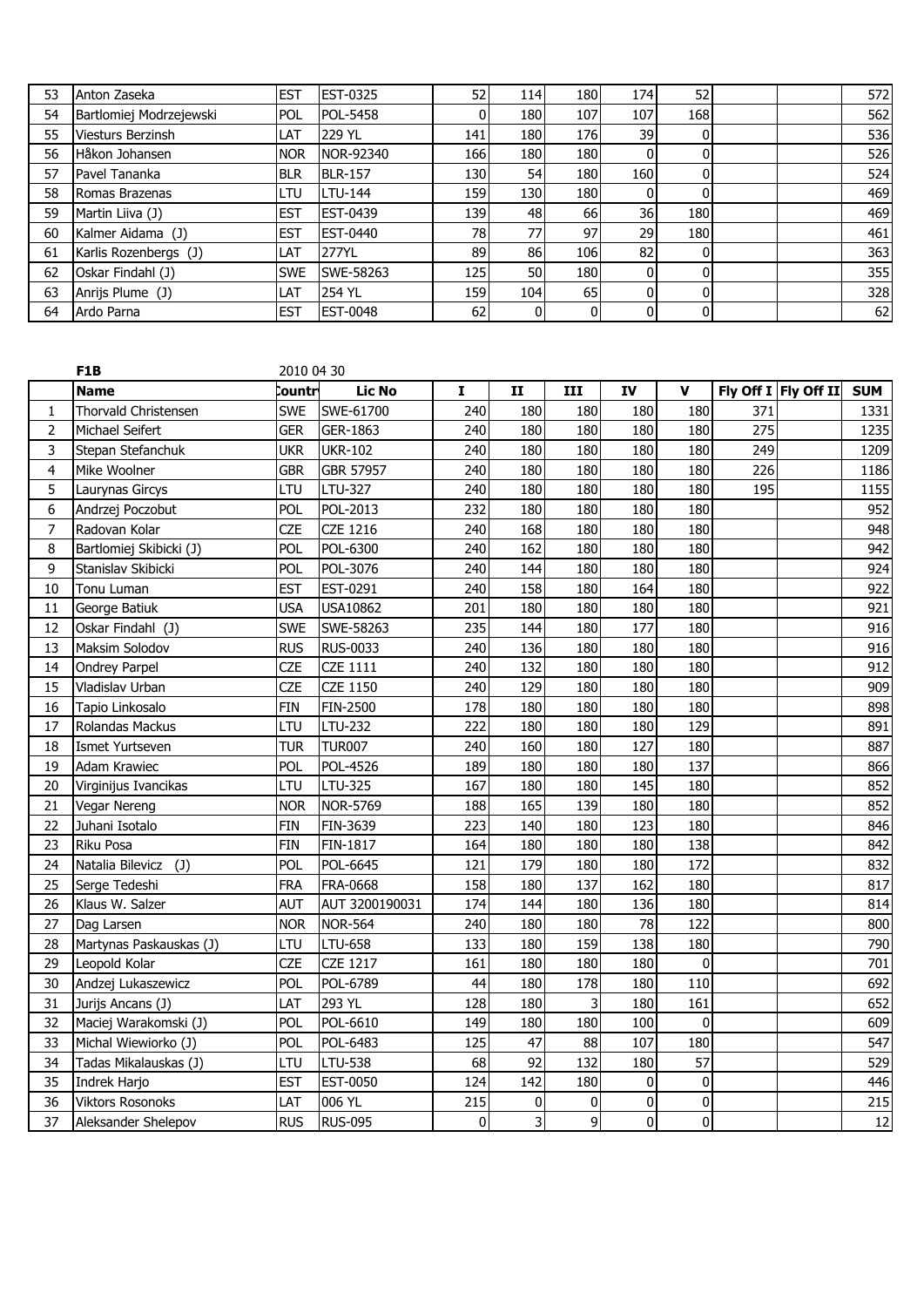|    | F <sub>1</sub> C               | 2010 04 30 |                 |       |            |     |            |     |       |                      |            |
|----|--------------------------------|------------|-----------------|-------|------------|-----|------------|-----|-------|----------------------|------------|
|    | <b>Name</b>                    | Countri    | <b>Lic No</b>   |       | 11         | III | IV         | v   |       | Fly Off I Fly Off II | <b>SUM</b> |
|    | Sychov Volodymyr               | <b>SLO</b> | SLO 7.010       | 240   | 180        | 180 | <b>180</b> | 180 | 343 I |                      | 1303       |
| 2  | Zilvinas Cibulskas             | LTU        | LTU-462         | 240 l | <b>180</b> | 180 | 180        | 180 | 278l  |                      | 1238       |
| 3  | Peter Plachetka                | <b>POL</b> | POL-1969        | 240 l | 179        | 180 | 180        | 180 |       |                      | 959        |
| 4  | Pieter de Boer                 | <b>NED</b> | NED-035411      | 240   | 180        | 180 | 175        | 180 |       |                      | 955        |
| 5. | <b>Edward Burek</b>            | <b>POL</b> | <b>POL-2588</b> | 240   | 180        | 159 | 180        | 180 |       |                      | 939        |
| 6  | Marek Roman                    | <b>POL</b> | POL-2370        | 240   | 180        | 180 | <b>180</b> | 149 |       |                      | 929        |
| 7  | <b>Claus Gretter</b>           | <b>GER</b> | GER-2784        | 240   | 180        | 180 | 147        | 180 |       |                      | 927        |
| 8  | Arūnas Grasys                  | ltu        | LTU-283         | 240   | 180        | 180 | 144        | 180 |       |                      | 924        |
| 9  | Adrian Matras F1P (J)          | <b>POL</b> | POL-6618        | 240   | 180        | 180 | 149        | 162 |       |                      | 911        |
| 10 | Darius Atkociunas              | ltu        | LTU-326         | 240   | 180        | 155 | 180        | 150 |       |                      | 905        |
| 11 | Hugo Ernst                     | <b>DEN</b> | <b>DEN-1958</b> | 183   | 180        | 180 | 180        | 180 |       |                      | 903        |
| 12 | Juri Roots                     | <b>EST</b> | EST-0039        | 240   | 180        | 180 | 180        | 28  |       |                      | 808        |
| 13 | Jerzy Włodarczyk               | <b>POL</b> | <b>POL-2998</b> | 240   | 180        | 180 |            | 180 |       |                      | 780        |
| 14 | Ovidijus Jurgelevicius F1P (J) | LTU        | LTU-694         | 40    | 180        | 180 | 180        | 180 |       |                      | 760        |
| 15 | Naaber Raimond                 | <b>EST</b> | <b>EST-0038</b> | 240   | 180        | 150 | 112        | 0   |       |                      | 682        |

| <b>F10</b>         | 2010 04 30 |                  |     |      |      |     |       |     |                          |      |
|--------------------|------------|------------------|-----|------|------|-----|-------|-----|--------------------------|------|
| <b>Name</b>        | Countri    | Lic No           |     | II   | ш    | IV  |       |     | Fly Off I Fly Off II SUM |      |
| <b>Ron Assmuss</b> | <b>GER</b> | <b>IGER-3024</b> | 180 | 180  | 180  | 180 | 180I  | 180 |                          | 1080 |
| Klaus W. Salzer    | <b>AUT</b> | AUT 3200190031   | 180 | 180  | 180I | 180 | 1801  | 54  |                          | 954  |
| Matti Lihtamo      | FIN        | <b>IFIN-359</b>  | 167 | 180) | 180  | 108 | 125 l |     |                          | 760l |
| Rolandas Mackus    |            | LTU-UtLTU-232    | 180 | 29   |      |     |       |     |                          | 209  |

|    | <b>F1A Juniors</b>      | 2010 04 30 |                |     |                  |     |                |                  |                      |            |
|----|-------------------------|------------|----------------|-----|------------------|-----|----------------|------------------|----------------------|------------|
|    | <b>Name</b>             | Countri    | <b>Lic No</b>  | I   | II               | III | IV             | $\mathbf v$      | Fly Off I Fly Off II | <b>SUM</b> |
|    | Arnis Kalninsh<br>(1)   | LAT        | 278YL          | 175 | 180 <sup> </sup> | 180 | 180            | 180              |                      | 895        |
| 2  | Mateusz Kopacz (J)      | POL        | POL-6537       | 122 | 180              | 180 | 180            | 180 <sub>l</sub> |                      | 842        |
| 3  | Mantas Pilkauskas (J)   | LTU        | <b>LTU-587</b> | 162 | 126              | 180 | 165            | 180              |                      | 813        |
| 4  | Kamil Chrzanowski (J)   | <b>POL</b> | POL-6410       | 119 | 177              | 180 | 156            | 180 <sup> </sup> |                      | 812        |
| 5  | Adrian Szymanski (J)    | <b>POL</b> | POL-6609       | 96  | 180              | 180 | 157            | 180              |                      | 793        |
| 6  | Bartosz Karlowski (J)   | <b>POL</b> | POL-6905       | 141 | 180              | 88  | 180            | 179              |                      | 768        |
| 7  | Piotr Chmielewski (J)   | <b>POL</b> | POL-6443       | 210 | 122              | 180 | 68             | 180              |                      | 760        |
| 8  | Henrik Tammi (J)        | FIN        | FIN-4952       | 210 | 180              | 64  | 118            | 180              |                      | 752        |
| 9  | Alina Sychova (J)       | <b>UKR</b> | <b>UKR-544</b> | 210 | 180 <sup> </sup> | 180 | 180            | $\overline{0}$   |                      | 750        |
| 10 | Juri Joul (J)           | <b>EST</b> | EST-0369       | 96  | 180              | 112 | 151            | 180              |                      | 719        |
| 11 | Ovidijus Pilkauskas (J) | LTU        | <b>LTU-648</b> | 131 | 180              | 119 | 180            | 95               |                      | 705        |
| 12 | Mikk-Kaspar Vahtra (J)  | <b>EST</b> | EST-0319       | 102 | 139              | 180 | 84             | 180              |                      | 685        |
| 13 | Mart Malkki(J)          | <b>EST</b> | EST-0317       | 57  | 64               | 180 | 180            | 158              |                      | 639        |
| 14 | Daniel Asberg (J)       | <b>SWE</b> | SWE-69797      | 210 | 73               | 156 | 155            | 42               |                      | 636        |
| 15 | Rando Mändar (J)        | <b>EST</b> | EST-0335       | 91  | 180              | 180 | 44             | 89               |                      | 584        |
| 16 | Martin Liiva (J)        | <b>EST</b> | EST-0439       | 139 | 48               | 66  | 36             | 180              |                      | 469        |
| 17 | Kalmer Aidama (J)       | <b>EST</b> | EST-0440       | 78  | 77               | 97  | 29             | 180              |                      | 461        |
| 18 | Karlis Rozenbergs (J)   | LAT        | 277YL          | 89  | 86               | 106 | 82             | 0                |                      | 363        |
| 19 | Oskar Findahl (J)       | <b>SWE</b> | SWE-58263      | 125 | 50               | 180 | $\mathbf{0}$   | $\overline{0}$   |                      | 355        |
| 20 | Anrijs Plume (J)        | LAT        | 254 YL         | 159 | 104              | 65  | $\overline{0}$ | $\mathbf{0}$     |                      | 328        |